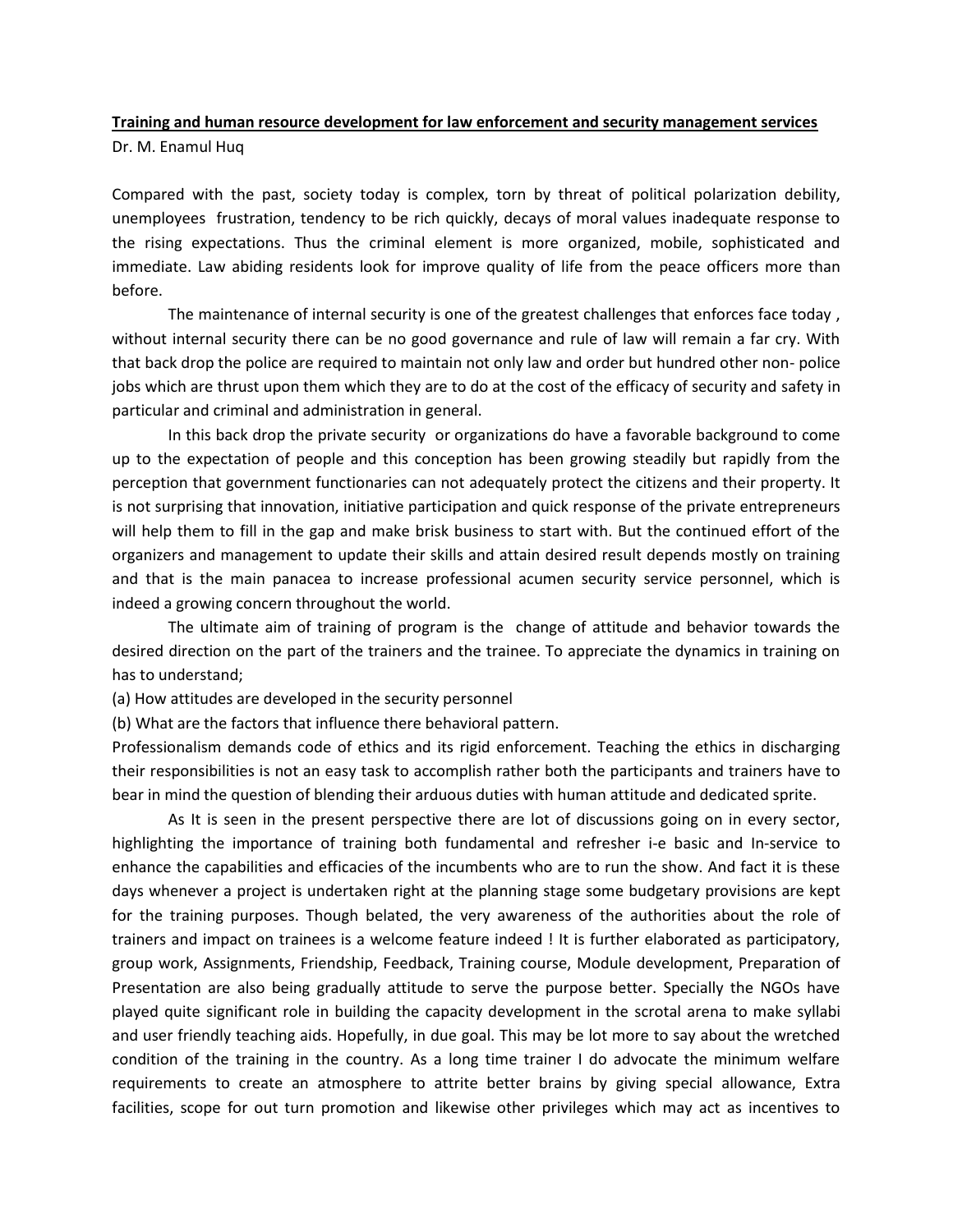make the trainer's profession lucrative. And they in turn may their disciples through teaching sincerely and meaningfully to attain the positive results thereof, which is surely as step forward for efficient discharge of their duties and responsibilities towards 'Good Governance'.

Security management is just like any other management, rather all the more difficult and complicated specially when they are supposed to act within legal framework (but not being equipped with arms and powers of government machineries). The profession itself invite inherent problems of law enforcement (in private capacity) and hence the incumbent himself is to assume the leader's role to gain people confidence in the safety and security of person and organization i.e clientele's person and property. And this may required him to have clear perception to achieve his target through ' Order and law' to make it in fact law convenience within the framework of their charter of duty.

Among many other qualifications and qualities a true professional needs within himself food for thought of 'self-development' i-e personal qualities a true of management on the other hand the security practitioner needs to be as far as practicable well informed, self-correcting, acceptable, of good performance of their colleagues and others.

But another factor need taken into consideration i-e. evolution and assessments. These could be there types diagnostic, prognostic or prescriptive. The gist of these could be (a) to develop an assessment format including questions and inventory checklist to provide structure to the resource and capability of investigation; (b) compare and contrast summary for the property crime project; (c) Identify the objectives task timetable required for developing remedial of new and potential capabilities within the law enforcement functions relating to security.

Security industry is growing fast to be suitable replacement with transparency to the user and client- oriented services. Professional leadership needs to be enhanced specially to make the country aware about credibility, integrity, reliability and of course cost benefit ratio. That needs in-depth research and study, befitting training, continuous supervision, monitoring evaluation, adaptability, innovative and dynamitic ideas, frugal and programmatic approach which is a must for the pundits to ponder over the rising expectations to meet the demand of the day.

Success means learning from the past Understanding the present planning for the future and in that backdrop an evolution of public security system of government of both the person and property of industrial sector particularly for productive and efficient client oriented service. In the new millennium time is ripe to broaden the focus of policy beyond increasing the quality of service. But above all is the main task to create further awareness amongst public for private security, which in turn need that behavioral pattern of the personnel should come up to the expectation of clientele and for that motivation, due training, monitoring, evaluation and follow up has become a must to meet the challenge ahead i. e. not only the vision but accomplishment of the mission and sooner we are ready the better for us to meet the challenge of this millennium.

## Writer:

Visiting Expert, United Nations organization President, Asia Crime Prevention Foundation Professor, University of Dhaka Member, Law Commission, Bangladesh Ex-Inspector General of Police, Bangladesh